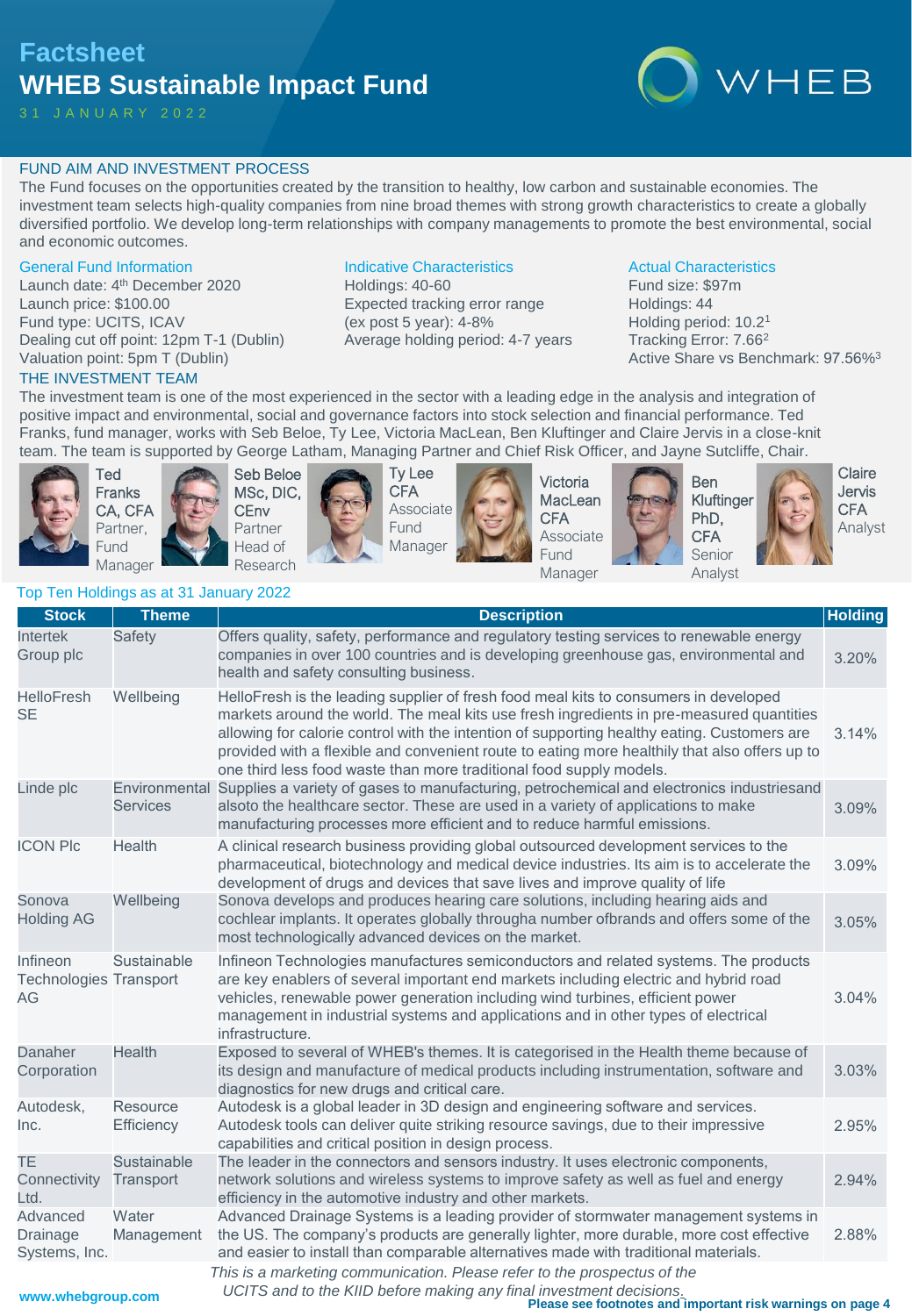

### Biggest Movers over the month in local currency – Top 3 and Bottom 3 Performers

| <b>Stock Name</b>             | Performance in Month   What Happened |                                                                                                                                                                                                 |
|-------------------------------|--------------------------------------|-------------------------------------------------------------------------------------------------------------------------------------------------------------------------------------------------|
| <b>Strategic Education</b>    | 3.15%                                | A market rotation favouring Value supported our Education holdings on a<br>relative basis, since these underperformed the index in 2021.                                                        |
| <b>Grand Canyon Education</b> | $-2.37\%$                            | A market rotation favouring Value supported our Education holdings on a<br>relative basis. Grand Canyon benefitted less than Strategic, since its 2021<br>performance had been slightly better. |
| Wabtec                        | $-3.48%$                             | Wabtec announced orders for its battery-electric locomotive and a small<br>acquisition. This news helped to support the shares on a relative basis.                                             |
|                               |                                      |                                                                                                                                                                                                 |
| Orpea                         | $-55.96%$                            | Allegations of mistreatment and inappropriate political relationships. Further<br>details are available in our monthly commentary.                                                              |
| Silicon Laboratories          | $-19.97\%$                           | Profit-taking resulting from a market rotation away from quality growth<br>companies, particularly impacting the Technology sector.                                                             |
| Keyence                       | $-19.44\%$                           | Profit-taking resulting from a market rotation away from quality growth<br>companies.                                                                                                           |

## Significant Portfolio Changes

| <b>Stock Name</b>      | <b>Purchase</b><br>or sale | <b>Theme</b>  | Brief description or sale rationale                                                                                                                   |
|------------------------|----------------------------|---------------|-------------------------------------------------------------------------------------------------------------------------------------------------------|
| Globus Medical         | Purchase                   | <b>Health</b> | Globus Medical is a best-in-class spinal med-tech company which has been<br>gaining market share through innovation, particularly in spinal robotics. |
| Strategic<br>Education | Sale                       | Education     | Strategic Education continues to struggle with enrolment growth, and we are<br>concerned about rising competition in online education.                |
| Premier Inc.           | <b>Sale</b>                | Health        | We sold Premier to invest in higher conviction opportunities where we believe<br>the impact case is stronger.                                         |

SUSTAINABLE &

SG INVESTMENT **NARDS 2021** 

### PORTFOLIO ANALYSIS AS AT 31 January 2022<sup>4</sup>

# Theme Allocation

| <b>Resource Efficiency</b>    | 22.91% |
|-------------------------------|--------|
| <b>Cleaner Energy</b>         | 4.83%  |
| <b>Environmental Services</b> | 10.85% |
| Sustainable Transport         | 12.13% |
| <b>Water Management</b>       | 6.96%  |
| Health                        | 22.64% |
| Safety                        | 5.43%  |
| Wellbeing                     | 11.14% |
| Education                     | 1.41%  |
| Cash                          | 1.68%  |





WINNER

Geographic Allocation **Market Capitalisation Allocation** 

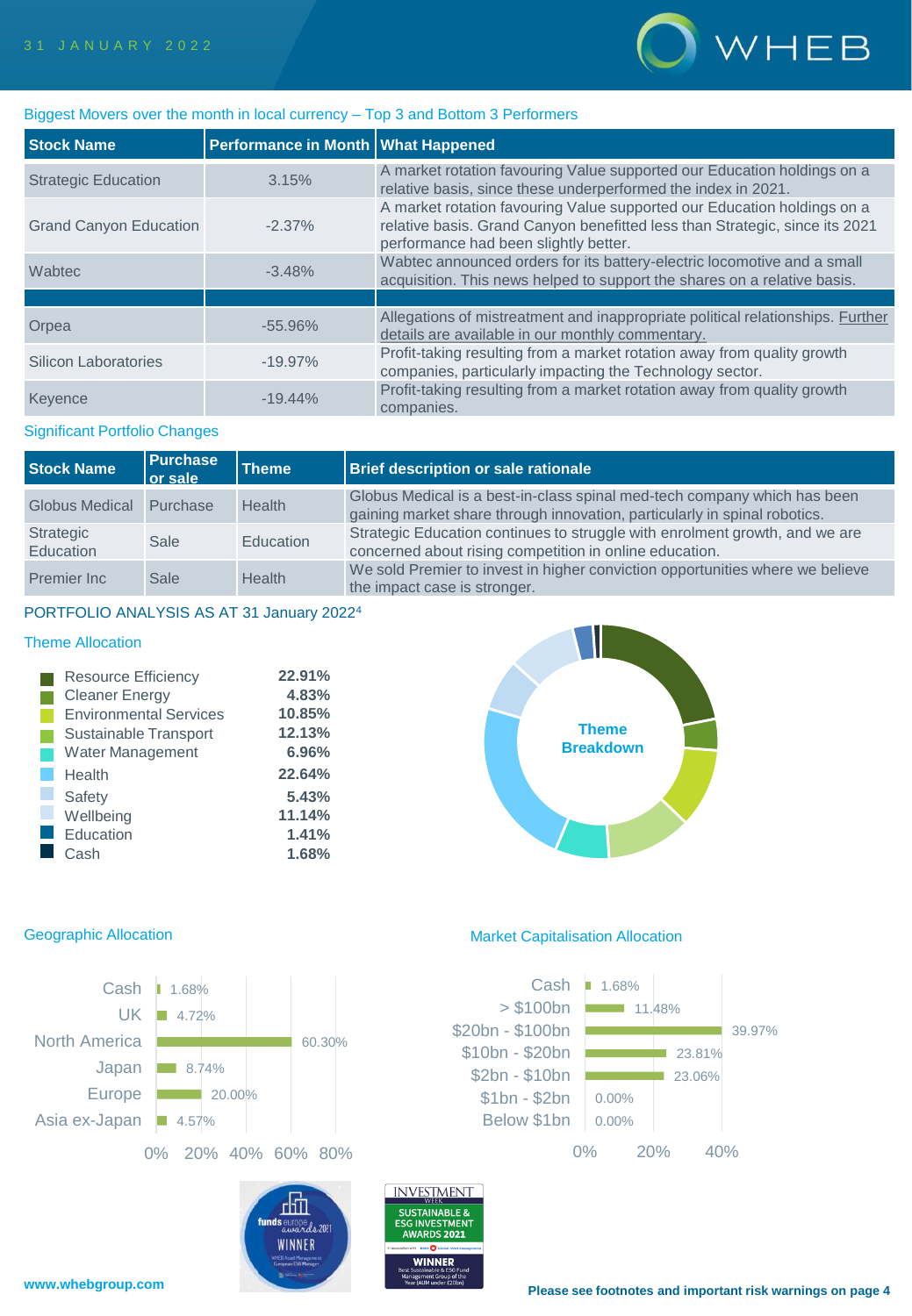

### Alignment with UN SDGs



### Comparative Performance<sup>5</sup> (Figures are historic and past performance does not predict future returns.)

| <b>Cumulative Performance</b>                               | 5 years | 3 years   |          | 12 months   Year to date   3 months |            | 1 month    |
|-------------------------------------------------------------|---------|-----------|----------|-------------------------------------|------------|------------|
| <b>WHEB Sustainable Impact</b><br><b>Fund (C USD) 1.03%</b> | ΝA      | <b>NA</b> | $-0.25%$ | $-12.90\%$                          | $-13.01\%$ | $-12.90\%$ |
| <b>MSCI World Total Return USD</b>                          | 86.26%  | 58.39%    | 16.53%   | $-5.29%$                            | $-341%$    | $-5.29\%$  |

### Reference Portfolio Performance<sup>6</sup> (Figures are historic and past performance does not predict future returns.)

| <b>Cumulative Performance</b>                           | 5 years | 3 years |           | 12 months   Year to date   3 months |            | $1$ month |
|---------------------------------------------------------|---------|---------|-----------|-------------------------------------|------------|-----------|
| <b>Reference Portfolio USD:</b><br><b>Net 1.03% OCF</b> | 65.22%  | 40.66%  | $-3.26%$  | $-14.74\%$                          | $-14.75\%$ | $-14.74%$ |
| <b>MSCI World Total Return USD</b>                      | 86.26%  | 58.39%  | $16.53\%$ | $-5.29%$                            | $-3.41\%$  | $-5.29%$  |

| Discrete Performance                                    | Jan $2021 -$<br><b>Jan 2022</b> | Jan $2020 -$<br><b>Jan 2021</b> | Jan $2019 -$<br><b>Jan 2020</b> | $Jan 2018 -$<br><b>Jan 2019</b> | Jan $2017 -$<br><b>Jan 2018</b> |
|---------------------------------------------------------|---------------------------------|---------------------------------|---------------------------------|---------------------------------|---------------------------------|
| <b>Reference Portfolio USD:</b><br><b>Net 1.03% OCF</b> | $-3.26%$                        | 26.06%                          | $14.90\%$                       | $-10.10\%$                      | 30.66%                          |
| <b>MSCI World Total Return USD</b>                      | 16.53%                          | 15.45%                          | 17.73%                          | $-6.54%$                        | 25.83%                          |

## SHARE CLASS AND FUND INFORMATION

The WHEB Sustainable Impact Fund is a Fund of the WHEB Asset Management Fund's ICAV, an open-ended umbrella fund with segregated liability between Funds authorised by the Central Bank of Ireland pursuant to the UCITS Regulations and offering daily liquidity.

| <b>Shareclass</b> | <b>Currency</b> | <b>Price</b> | Ongoing Charges and<br>$\text{Fees}^7$ | <b>ISIN</b>  |
|-------------------|-----------------|--------------|----------------------------------------|--------------|
| A Accumulation    | <b>USD</b>      | 93.95        | 1.68%                                  | IE00BMBQDM35 |
| A Accumulation    | <b>EUR</b>      | 101.55       | 1.68%                                  | IE00BMBQDN42 |
| A Accumulation    | <b>CHF</b>      | 98.18        | 1.68%                                  | IE00BMBQDP65 |
| C Accumulation    | <b>USD</b>      | 103.11       | 1.03%                                  | IE00BMBQDQ72 |
| C Accumulation    | <b>EUR</b>      | 111.93       | 1.03%                                  | IE00BMBQDR89 |
| C Accumulation    | <b>CHF</b>      | 107.88       | 1.03%                                  | IE00BMBQDS96 |
| C Accumulation    | <b>GBP</b>      | 103.51       | 1.03%                                  | IE00BMBQDT04 |

### Key Dates

Annual report 31 December, interim report 30 June

Management Company:

FundRock Management Company S.A.

Fund Administrator: Société Générale Securities Services SGSS (Ireland) Limited